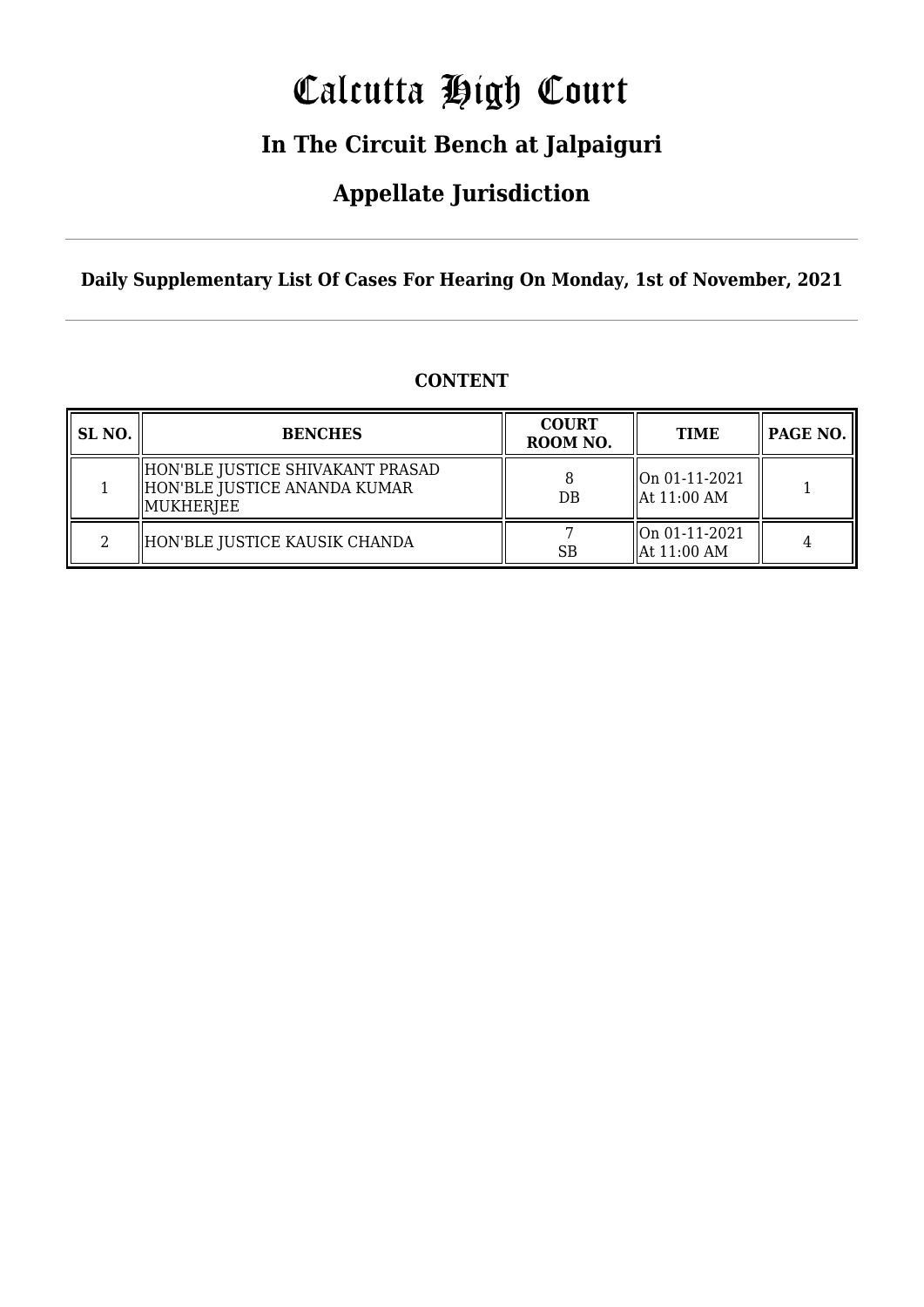

# Calcutta High Court

**In The Circuit Bench at Jalpaiguri**

### **Appellate Side**

**DAILY CAUSELIST For Monday The 1st November 2021**

**COURT NO. 8**

**DIVISION BENCH (DB)**

**AT 11:00 AM**

**HON'BLE JUSTICE SHIVAKANT PRASAD HON'BLE JUSTICE ANANDA KUMAR MUKHERJEE (VIA VIDEO CONFERENCE)**

**FROM PRINCIPAL BENCH**

#### **(VACATION BENCH)**

#### **APPLICATION FOR BAIL**

| 1              | CRM/1034/2021 | <b>ANIL BARMAN</b><br><b>VS</b><br>State of West Bengal   | <b>HILLOL SAHA</b><br><b>PODDAR</b> |
|----------------|---------------|-----------------------------------------------------------|-------------------------------------|
| $\overline{2}$ | CRM/1035/2021 | <b>DULAL SARKAR AND ANR</b><br>VS<br>State of West Bengal | <b>SOFIA NESAR</b>                  |
| 3              | CRM/1036/2021 | <b>SANATAN ROY AND ANR</b><br>VS.<br>State of West Bengal | HILLOL SAHAHA<br><b>PODDAR</b>      |
| 4              | CRM/1038/2021 | <b>ISMAIL PRAMANIK</b><br>VS<br>State of West Bengal      | <b>DEBASISH</b><br>MUKHOPADHYAY     |
| 5              | CRM/1039/2021 | MANJOY MANDAL<br><b>VS</b><br>State of West Bengal        | <b>JEENIA RUDRA</b>                 |
| 6              | CRM/1040/2021 | <b>SUKUMAR ROY</b><br><b>VS</b><br>State of West Bengal   | <b>JEENIA RUDRA</b>                 |
| 7              | CRM/1041/2021 | SADHAN BAIRAGI<br><b>VS</b><br>State of West Bengal       | <b>JEENIA RUDRA</b>                 |
| 8              | CRM/1042/2021 | <b>ASRAFUL ALAM</b><br><b>VS</b><br>State of West Bengal  | MADHUSHRI DUTTA                     |
| 9              | CRM/1044/2021 | <b>BIKRAM DAS</b><br><b>VS</b><br>State of West Bengal    | <b>JEENIA RUDRA</b>                 |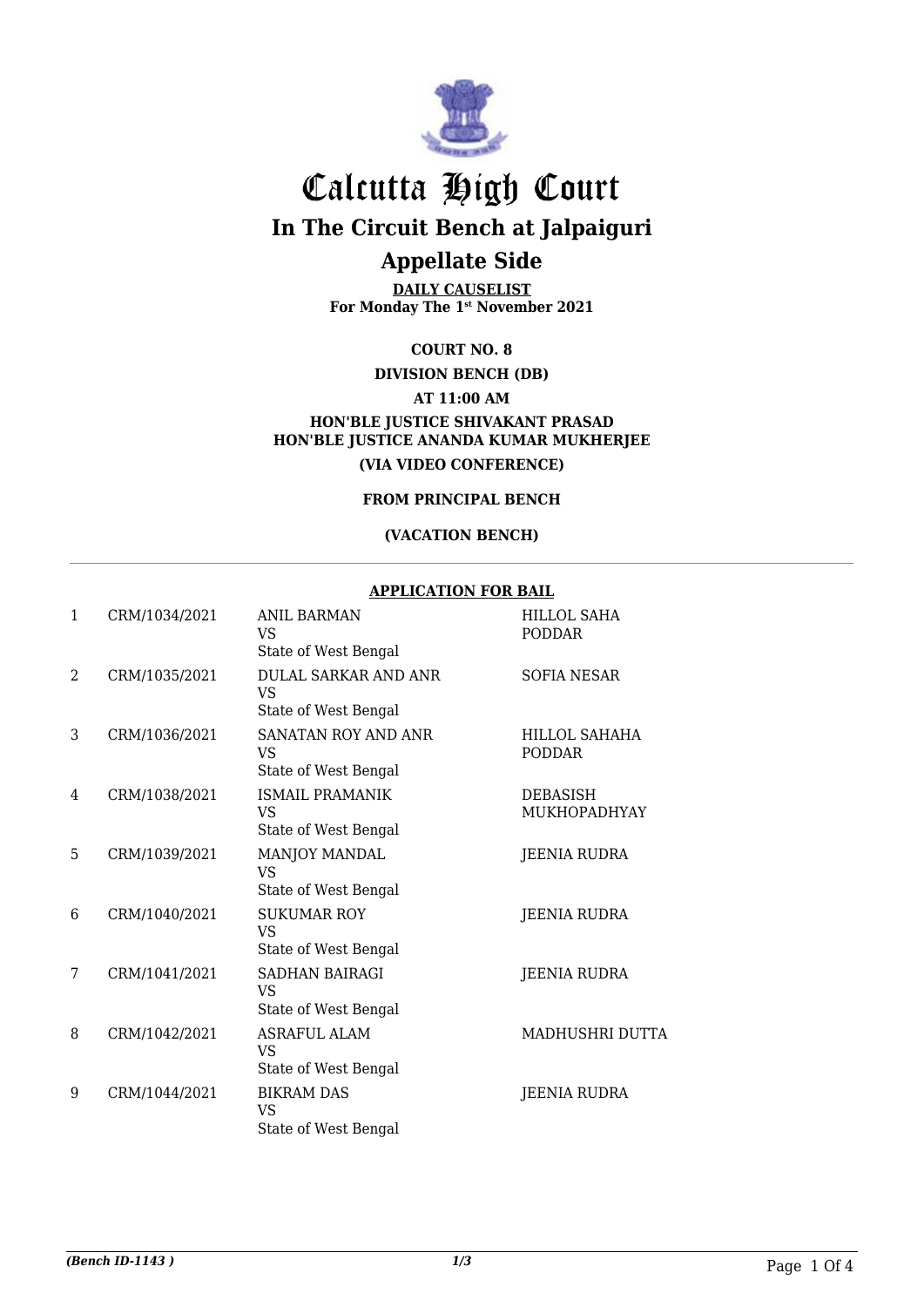| 10 | CRM/1048/2021     | OSMAN ALI@MD OSMAN ALI<br>VS<br>State of West Bengal                                         | <b>JEENIA RUDRA</b>          |
|----|-------------------|----------------------------------------------------------------------------------------------|------------------------------|
| 11 | CRM/1053/2021     | RANJAN BARMAN<br>VS<br>State of West Bengal                                                  | <b>SUDIP GUHA</b>            |
| 12 | CRM/1055/2021     | <b>CHOTTON ROY</b><br><b>VS</b>                                                              | <b>JEENIA RUDRA</b>          |
| 13 | CRM/1056/2021     | State of West Bengal<br>DILDAR ALAM@JULFIKAR<br>ALAM@JULU<br><b>VS</b>                       | <b>JEENIA RUDRA</b>          |
|    |                   | State of West Bengal                                                                         |                              |
|    |                   | <b>APPLICATION FOR ANTICIPATORY BAIL</b>                                                     |                              |
| 14 | CRM/1033/2021     | ATAUR RAHAMAN AND ORS<br>VS<br>State of West Bengal                                          | HILLOL SAHA<br><b>PODDAR</b> |
| 15 | CRM/1037/2021     | SUBRATA SEN@PAPON SEN<br>VS<br>State of West Bengal                                          | <b>SANTANU MAJI</b>          |
| 16 | CRM/1043/2021     | PRASENJIT ROY<br><b>VS</b><br>State of West Bengal                                           | MADHUSHRI DUTTA              |
| 17 | CRM/1045/2021     | <b>BADAL SARKAR AND ORS</b><br>VS<br>State of West Bengal                                    | <b>JEENIA RUDRA</b>          |
| 18 | CRM/1046/2021     | <b>BABLU ROY</b><br><b>VS</b><br>State of West Bengal                                        | <b>JEENIA RUDRA</b>          |
| 19 | CRM/1047/2021     | <b>ANKUR SARKAR</b><br><b>VS</b>                                                             | <b>ARNAB SAHA</b>            |
| 20 | CRM/1049/2021     | State of West Bengal<br>AJOY ROY@AJAY ROY@BURA<br><b>VS</b><br>State of West Bengal          | <b>ARNAB SAHA</b>            |
| 21 | CRM/1050/2021     | DHARMENDRA<br>RAVA@SENDRA@MENDRA@RAVA<br><b>AND ORS</b><br><b>VS</b><br>State of West Bengal | ARNAB SAHA                   |
| 22 | CRM/1051/2021     | <b>SHYAMAL RAY AND ANR</b><br><b>VS</b><br>State of West Bengal                              | SANJOY MAZOOMDAR             |
| 23 | CRM/1052/2021     | CHANDAN KUMAR YADAV<br><b>VS</b><br>State of West Bengal                                     | <b>ARNAB SAHA</b>            |
| 24 | CRM/1054/2021     | <b>GANESH BHADRA</b><br><b>VS</b><br>State of West Bengal                                    | HILLOL SAHA<br><b>PODDER</b> |
|    |                   | <b>FOR ADMISSION</b>                                                                         |                              |
| 25 | MAT/67/2021       | SILIGURI PRIMARY SCHOOL<br>COUNCIL AND ANR<br><b>VS</b><br>SANJOY SAHA AND ORS               | TARAPRASAD<br>HALDAR         |
|    | IA NO: CAN/1/2021 |                                                                                              |                              |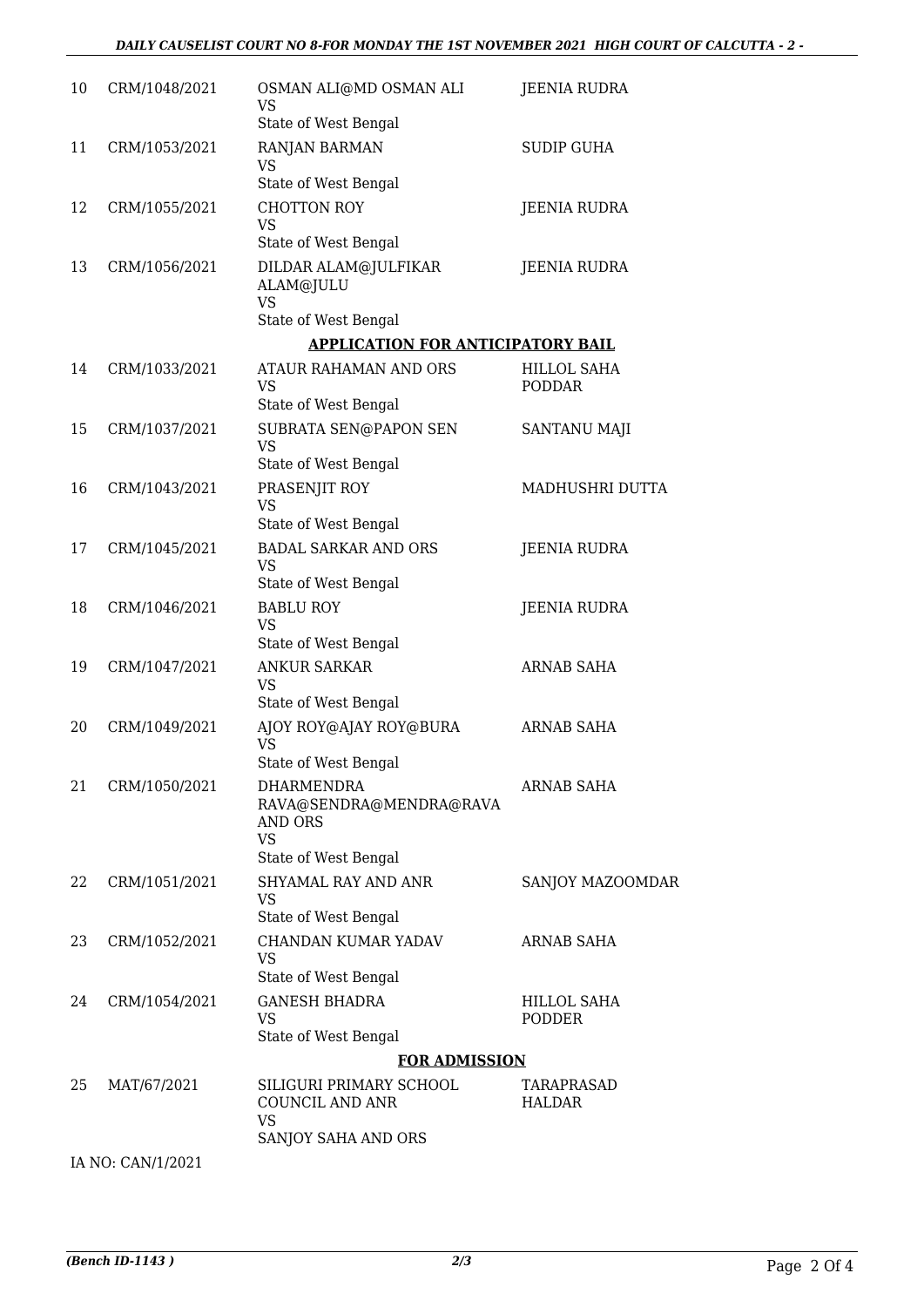26 MAT/68/2021 JYOTIRMOY SARKAR AND ORS VS STATE OF WEST BENGAL AND ORS. SANTANU MAJI